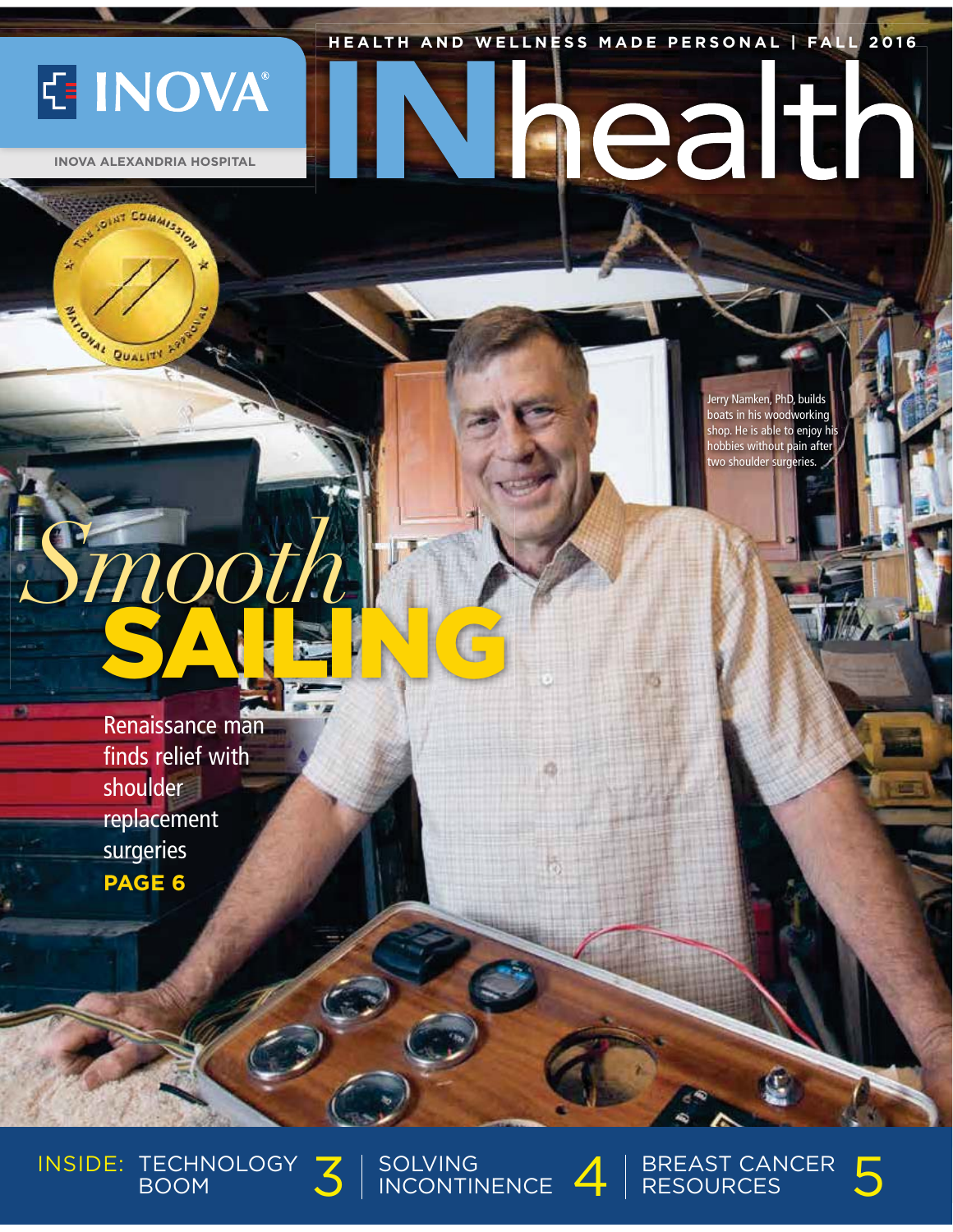

# SMOOTH

# Renaissance man finds relief with shoulder replacement procedures

**The Joint Commission recently** awarded Inova Alexandria Hospital's (IAH's) Shoulder Replacement Program a Gold Seal of Approval — a testament to the hospital's commitment to provide the highest level of quality and safety. IAH is the first in the Washington, DC, area and the second in the state of Virginia to receive this prestigious award.

"What sets our program apart is if someone comes in they can be assured they will receive excellent patient care and receive premier shoulder replacement," says Surgical Director Jeffrey Lovallo, MD.

"One of the reasons we started on this

journey is Dr. Lovallo's outcomes are wonderful," notes Leanne Repko, Program Manager, Shoulder Replacement Program. "He is one of the more renowned orthopedic surgeons in the area for this particular procedure."

Repko attributes the award to the hospital's successful outcomes; the committed clinical care team, including an IAH joint navigator; a focus on patient education; and low surgical-site infection rate.

"We're really passionate about this program and what it can mean to the Alexandria community," says Repko. "We know we were providing great care for our patients. The Joint Commission Seal of Approval helped us to make it official."

### **LEADING THE WAY**

The Shoulder Replacement Program at IAH treats a wide range of shoulder problems, both common and complex. Patients with osteoarthritis and intact rotator cuff tendons are considered to be prime candidates for shoulder replacement, a procedure that involves substituting the eroded joint surface with a metal ball attached to a stem and a plastic socket. New techniques make it possible for more conditions to be treated with the procedure.



"There have been tremendous advancements in recent years," says Dr. Lovallo. "In addition to performing commonplace shoulder procedures, we do reverse shoulder replacement for people with a nonfunctioning rotator cuff or previous failed surgeries."

Reverse total shoulder replacement involves switching the ball and socket so that patients use their deltoid muscles rather than their rotator cuffs to raise their arms. The procedure can also be used to treat severe shoulder fractures.

### **TWICE THE SUCCESS**

For Jerry Namken, PhD, having both shoulders replaced was a dream come true. Having suffered from severe pain and loss of motion in his shoulders, the 65-year-old retired agricultural economist and former cowboy suffered from painful arthritis that made it difficult to do the activities he enjoys.

"I've been pretty rough on my body my whole life from all of the sports I played, rodeoing and then working as a cowboy," Jerry says. "For more than a decade, I worked on ranches from Texas to Montana and rode bulls and bucking horses from Mexico up to Wyoming and Montana. With every jump the bull or horse took, I pulled or hammered something. And it wasn't only the riding. If you're working on ranches, you're always